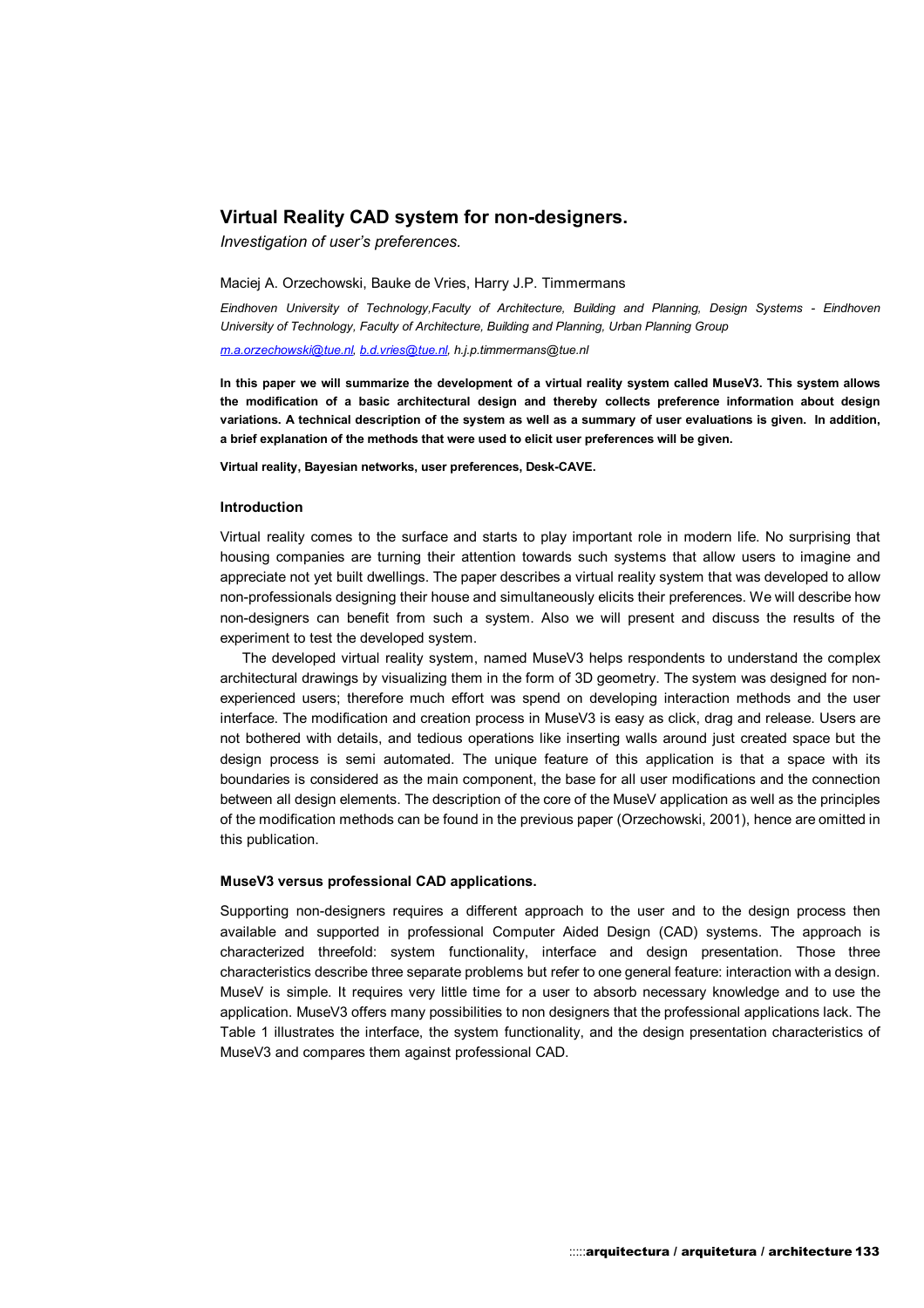|  |  |  | Table 1. Comparison of MuseV and professional CAD systems |  |
|--|--|--|-----------------------------------------------------------|--|
|--|--|--|-----------------------------------------------------------|--|

|                      |                            | <b>MuseV</b>                                                                      | <b>Professional CAD application</b>                                            |  |
|----------------------|----------------------------|-----------------------------------------------------------------------------------|--------------------------------------------------------------------------------|--|
| Interface            | Presentation method        | Virtual reality                                                                   | Various projections                                                            |  |
|                      | System Set up              | Dual screen and view projection                                                   | Optional multi screen and view projection.                                     |  |
|                      | Navigation                 | Walk / fly                                                                        | N/a (pan and zoom)                                                             |  |
|                      | Menu                       | Two-level toolbar                                                                 | Rich and complex, multi-level                                                  |  |
| System Functionality | Complexity                 | Three main modifications (complexity<br>solved by semi-automation design process) | Most operations are object dependent.<br>Great number of commands.             |  |
|                      | <b>Difficultness</b>       | Easy to use (semi-automation design<br>process)                                   | Requires long time to learn and deep<br>understanding of architectural design. |  |
| Design Presentation  | <b>Constrained Design</b>  | Yes                                                                               | <b>No</b>                                                                      |  |
|                      | BLD (base line design)     | Yes                                                                               | <b>No</b>                                                                      |  |
|                      | Modification freedom       | Restricted to rectangular shapes based on<br>grid 30x30 cm                        | Full                                                                           |  |
|                      | Internal design evaluation | Yes (user gets a feedback about completed<br>modifications)                       | No                                                                             |  |

The first conclusion coming out of the table is that MuseV3 is a dedicated application. It was design for one purpose only – support non-architects. The professional CAD's are multi purpose and interdisciplinary. This feature makes them very general. The same application can support mechanical or architectural design. There are also packages (like ArchiCAD) that are meant only for architects, still due to the nature of an architectural design very complex. In current CAD we can observe a simple compositional approach (hierarchical association of building components) but still the major modifications are performed rather on separate elements then on complex structures. This decompositional approach is something we wanted to avoid while developing MuseV3. The professional applications do not facilitate navigation in any kind of modes: walk or fly. Finally, none of those packages support design evaluation and preference information assessment.

The functionality of MuseV supports adapting a product (an architectural design) to fulfil clients' personal needs and wishes. However, these adaptations are not fully unconstrained. Constraints are imposed by codes and standards, manufacturability, spatial limitations, structural stability, and last but not least, the available budget. The CAD applications are not constrained, hence do not prevent nondesigners from making mistakes in space arrangements or creating impossible to build design solutions.

In MuseV the adaptation process starts from a so-called baseline design (BLD), which is in our case a standard house layout. Determining what is the base line of a specific product is not a straightforward procedure. It requires reinterpreting the design and specifying the constraints. Except from codes and standards one could argue that there are hardly any constraints if the available budget is unlimited. Practically speaking however in case of housing, it is feasible to determinate a baseline design.

Unconstrained CAD design opens various possibilities to the designer and does not limit one's imagination. For non-professionals the design process usually starts from re-adaptation of already see design, hence the ideal of using BLD in this case not limits but enhances their design capabilities.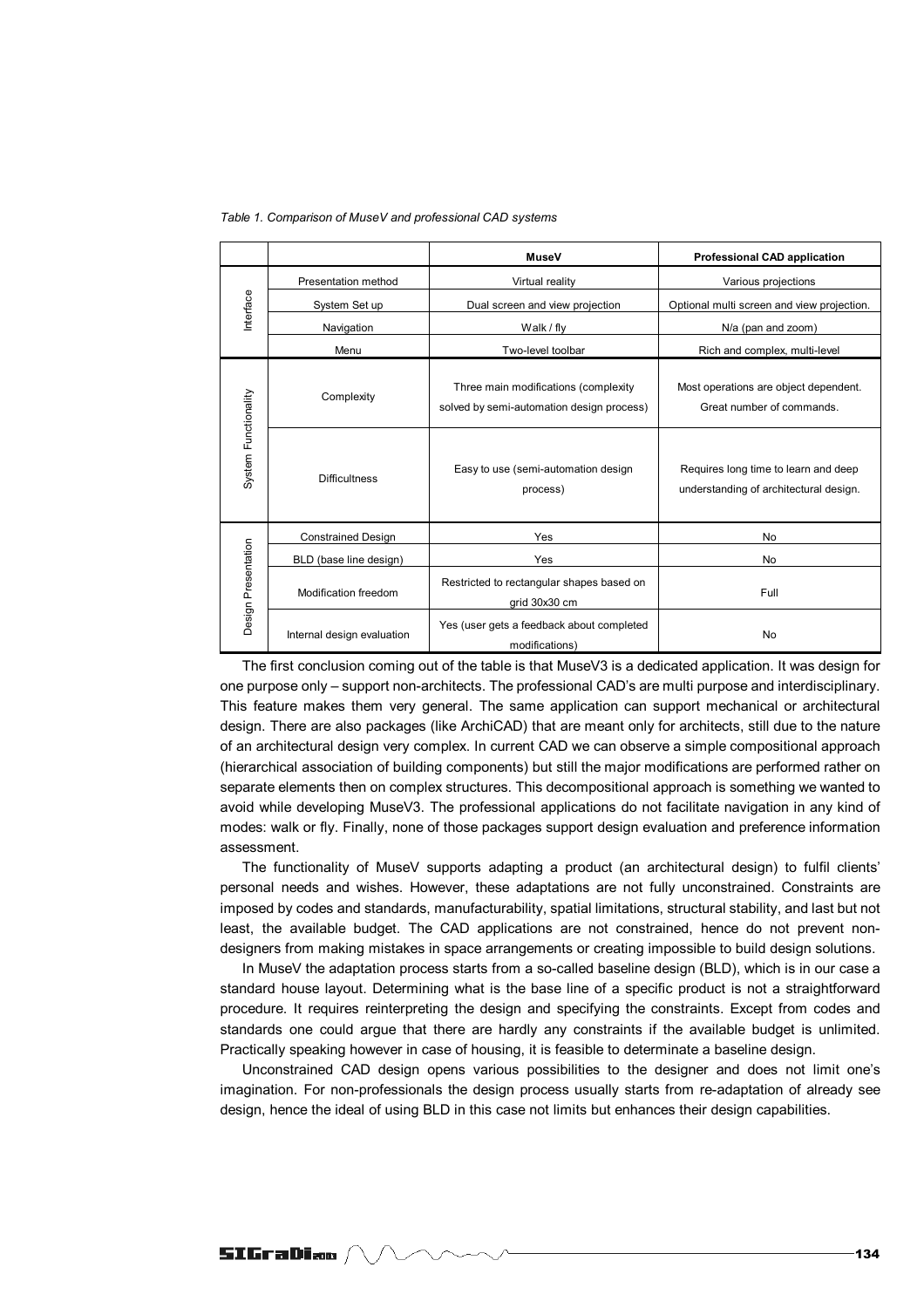#### **Interface.**

People that are not trained in architectural design usually have problems in reading floor plans and cross sections to create a mental image of the building and the rooms. Traditionally, perspective sketches were drawn for this purpose and today we see an increasing use of 3D renderings and VR models.



However, housing layout design is still predominantly a 2D activity. 3D modelling is a tedious process that requires a lot of technical knowledge. Also, manipulation of objects in VR environments raises many technical and ergonomic questions and still is a research topic (Mine et al). Resembling the traditional design space, MuseV3 provides a dual presentation of the design, namely a floor plan view and a perspective view. The perspective view is projected on a vertical screen in front of the user and the floor plan view on the horizontal desktop with a tablet (Figure 1). The complete set up consists of the table with the vertical screen, the tablet, two LCD projectors, standard mouse, keyboard and especially developed navigation cube to maneuver in the VR environment.

*Figure 1. MuseV3 setup.*

The modification operations are identical in both views, such as selecting objects or drag-and-drop from a toolbar. A user communicates with the application via the toolbar that is displayed in the view where the user is currently operating. This allows the customer to choose the interaction mode quickly and effectively. The toolbar provides six different operations to modify a design. However, some of them might bring the same final result (like resize space and addition). The decision regarding which mode to use is very subjective and depends on many factors such as experience in design, experience with 3D models (games), the current viewpoint position in the world, etc.

To resolve coverage of one floor by another floor that is closer to the viewpoint, each floor can be switched on and off independently. The baseline design is projected in the environment where it will actually be built. The situation plan provides important information like north orientation, distance to the street and to the neighbours, and additional environment information. For user's convenience, the current location and viewing direction are indicated in the floor plan view. Both views can be synchronized in the navigation mode.

As already mentioned, the budget can be one of the design constrains, hence during a session the consequences of all the changes are calculated and the actual building cost is printed in the active screen. Next to that, a history list is maintained with information about of all the changes and their financial participation in the overall building costs. The system looks for budget overflow and as soon as the overflow is detected, the user will be signalled. However, budget overflow does not prohibit the user from making more modifications.

#### **Eliciting preferences.**

The modification of a design instead of responding to already pre-designed options encourages people to explore the virtual house and think deeply about the best and the most preferred options for the future real home. During the modification process the system recognizes users' actions and translates them into choices for design alternatives or elements. Behind the system, a Bayesian network (Jensen, 1996) transforms the choices into probabilities (beliefs). Choices of each user are entered into the network, what changes the current state of its knowledge about respondent's preferences. In other words, each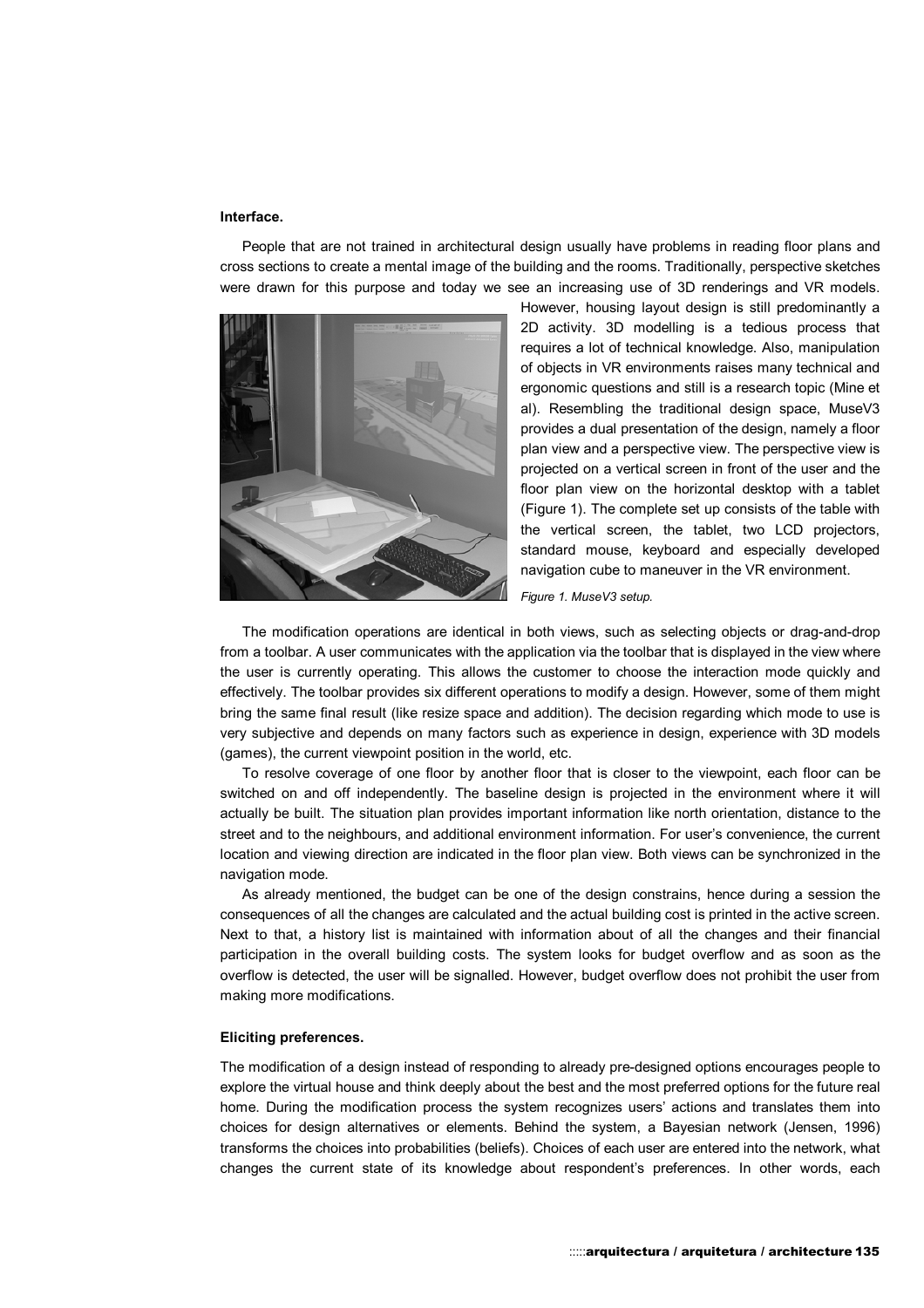subsequent respondent uses network's knowledge that reflects the real preferences more accurately, as the network increases its prediction capacities with an increase in the number of respondents. The preference information contained in the network is used twofold. First, it is used during a user session with the system to create a direct feedback about the design state and to prompt users with options that they might have omitted. Secondly, this information generalized across a sample of users provides the basis for developing options for particular market segments and predicts the market potential of particular designs.

#### **Experiment & Results.**



The applicability of the system was tested against traditionally used methods to investigate user preferences. To that effect, each respondent had to complete two tasks; one – preset option questionnaire consisted of images of design alternatives (created by combining design elements – attributes), second – MuseV3. The results revealed a high preference for the MuseV3. The house project used in the experiment was supplied by one of the Dutch housing companies. The project came in a form of a selling brochure that included Figurea basic design and options. Based on the information we constructed and constrained the model used in MuseV3 experiment and set of attributes for the traditional method was established. More information about the methodological approach can be found in (Orzechowski, 2000), (Timmermans, 1984), (Timmermans, 1994).

*Figure 1. Experiment Results: Preferred System; Difficultness and Pleasure*

The Figure 2 illustrates results of the experiment regarding the most preferred method to present an architectural design. As the figure and respondents comments indicate, the freedom that MuseV3 offered was highly valued, even though that the system was quite difficult to use. While evaluating the results and the floor plans created by users, we came across a great number of designs fully furnished and textured. That might show a high involvement into the design process. It may also mean that in order to gain a better idea of space users find it easier to visualise the environment with details suggesting a "home" instead of a spaces with dimensions. The newly created layouts have the same notion of space arrangement, but a completely different implementation that was not offered in the original brochure.

Navigation through the virtual world introduced some problems (mainly with loosing orientation, and with using navigation devices). The most popular navigation device was the mouse, but we observed that generally the users did not take enough time to exercise and train their navigation skills. Those who started to use the navigation cube usually kept on using it through the whole experiment.

## **Conclusions.**

In this paper, we have described an interactive, VR system for non-designers. The system offers users the possibility to change a base line design according to their needs and preferences. As such it can be used to create designs for *individual* clients. In addition, however, underlying the system is a Bayesian network that allows one to derive aggregate demand estimates for types of houses and design attributes. This information can be used for market analysis. An explorative application of the system suggests that users appreciate the system and that it encourages the involvement in the design of their house.